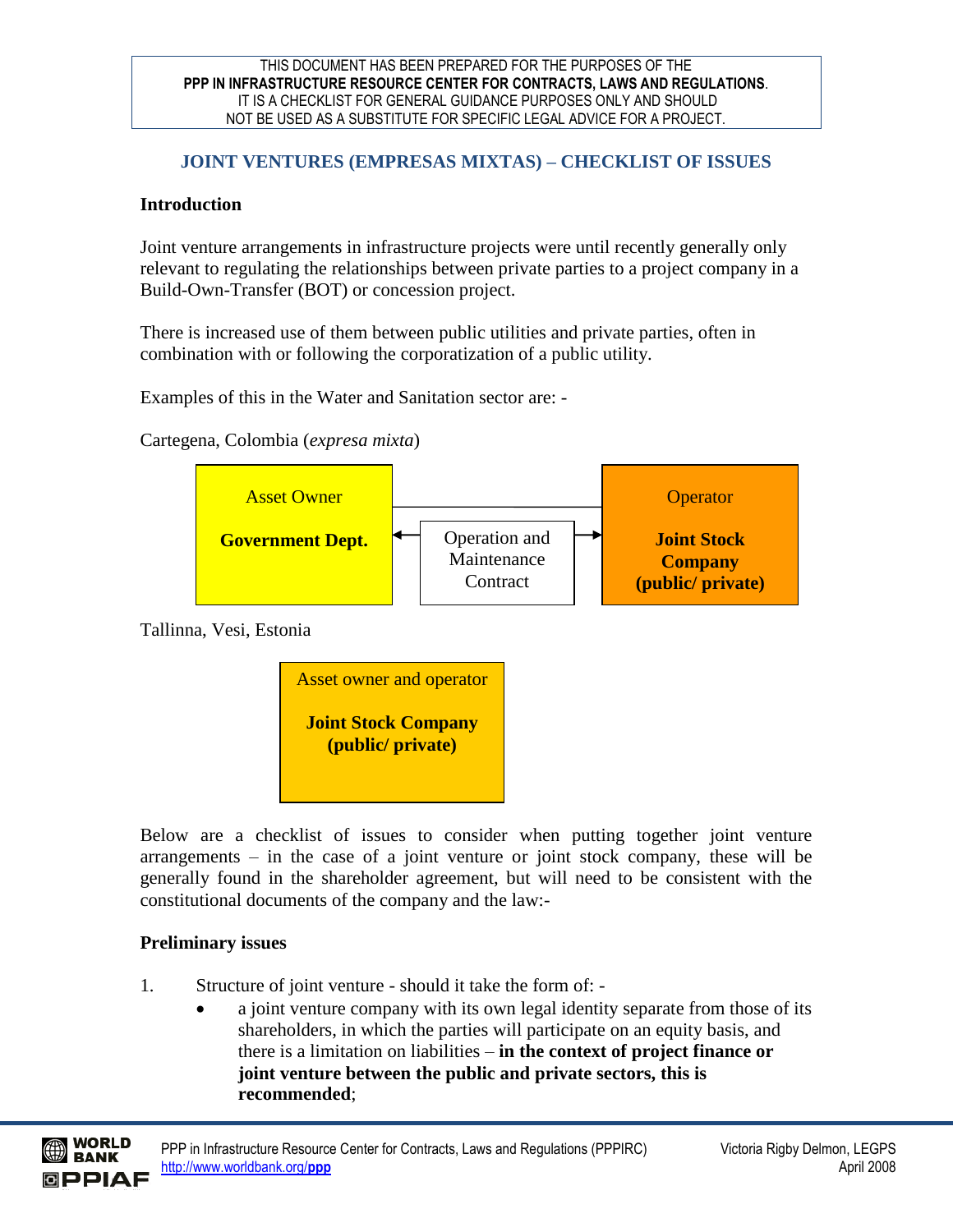### **JOINT VENTURES (EMPRESAS MIXTAS) – CHECKLIST OF ISSUES**

- a partnership arrangement an arrangement with profit sharing between partners created for a specific purpose – no separate legal entity created and each of the partners with full legal responsibility for the project, generally there is no limitation on liabilities unless this is a formalized into a limited partnership;
- a contractual consortium parties contract to work together on a specific project – there is no concept of sharing of pool of profits as there is with a partnership – each party likely to be remunerated for specific services provided to the consortium. No separate legal entity created and limitations of liability will be set out in the contract, if at all.
- 2. Purpose of the joint venture
	- In the case of project financed transactions, the banks will be anxious to ensure that the joint venture does not diversify into any risky activities and so will impose restrictions on what the joint venture may engage in.
	- Even where there are no bankability considerations, the parties should be clear as the objectives and purpose of the joint venture and whether the joint venture should be permitted to diversify etc.

**Joint Venture Company – Key Issues** – assuming that the parties will want a separate corporate entity, we set out below the key issues to consider in establishing it: -

- 1. Equity/ shares
	- Will it be a 50:50 deadlock joint venture, or will one party have a majority interest?
	- Will economic ownership and voting rights be the same?
	- Should there be different classes of shares, with different rights attached to them or different levels of priority, such as ordinary and preference shares? Preference shares tend to have a set rate of return (or coupon) (provided that there are sufficient distributable profits) and the shareholders will be paid out in priority to the ordinary shareholders on insolvency?
	- In the case of a public private joint venture company, where there is provision for future dilution of public interest, will the government still want to retain a "golden share" that would give it certain non-economic interests such as the right to veto the successor in title or the right of the company to change its charter? This is a tool that was commonly used by the UK government in partial/ whole privatizations of public companies.
- 2. Funding

BANK

- What will be the initial and future contributions of each of the parties?
- Will initial capital be provided in cash or non-cash assets?
- If non-cash assets, how will these be valued?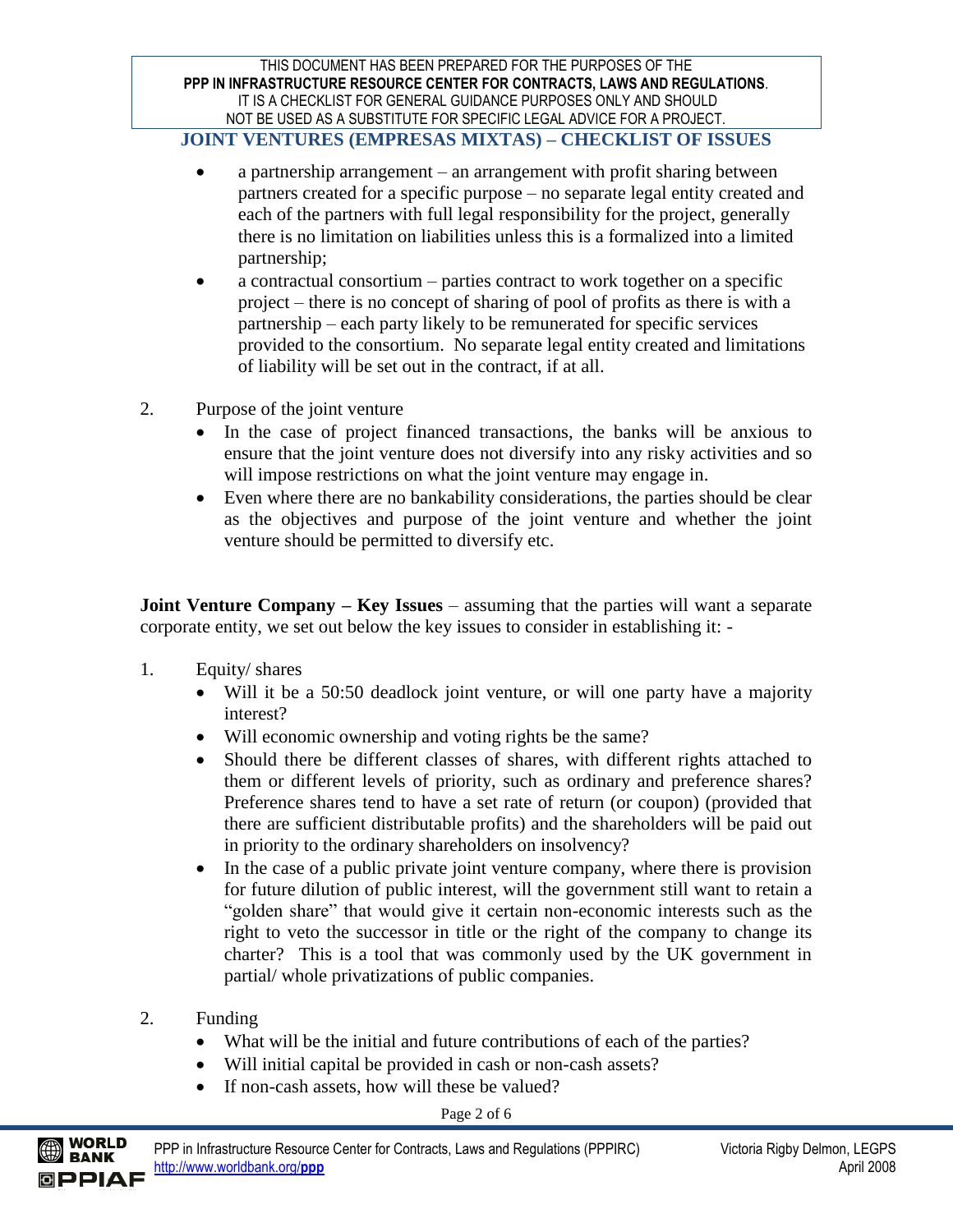### **JOINT VENTURES (EMPRESAS MIXTAS) – CHECKLIST OF ISSUES**

- What will the initial debt/equity ratio be? In project finance deals this will be scrutinized by the banks.
- Will the parties undertake obligations to contribute further capital?
- Will there be shareholder loans?
- Will the parties be obliged to provide guarantees or counterindemnities to support finance raised by the joint venture?
- By what authority or procedure are new issues of shares to be made by mutual agreement or by majority decision of the shareholders or board of directors? Pro rata offerings are also possible.
- Will there be outside finance such as project finance secured on, and serviced from, the income stream of the venture?
- 3. Corporate Governance
	- What rights will each party have to appoint directors?
	- Who will appoint the executive management team?
	- What authority is to be given to individual managers (e.g. CEO) (this is usually set out in a schedule to the joint venture (JV) agreement and then approved at the first board meeting) and what matters must be dealt with at board level?
	- What will the quorum for the board be?
	- Will the Chairperson of the Board have a casting vote in the event of deadlock?
	- What matters are to be reserved for decision by the shareholders themselves and/or will a super-majority vote be required for particular decisions at shareholder or board level<sup>1</sup>? Matters to consider include:
		- − changes in the joint venture company (JVC)"s articles of association;
		- − new issues of share capital (including grant of share options);
		- − significant changes in the nature of the JVC"s business;
		- − major acquisitions or disposals;
		- − annual revenue/capital budget;
		- − capital expenditure or contract commitments above pre-agreed limits;
		- − borrowing limits;
		- − dividend policy;
		- − appointment and dismissal of key management;
		- − material dealings with intellectual property rights; and
		- −dealings between the JVC and its shareholders (except, perhaps, arms" length dealings in the ordinary course of business).

<sup>1</sup> The law may stipulate decisions that need to be decided by a super-majority.



 $\overline{a}$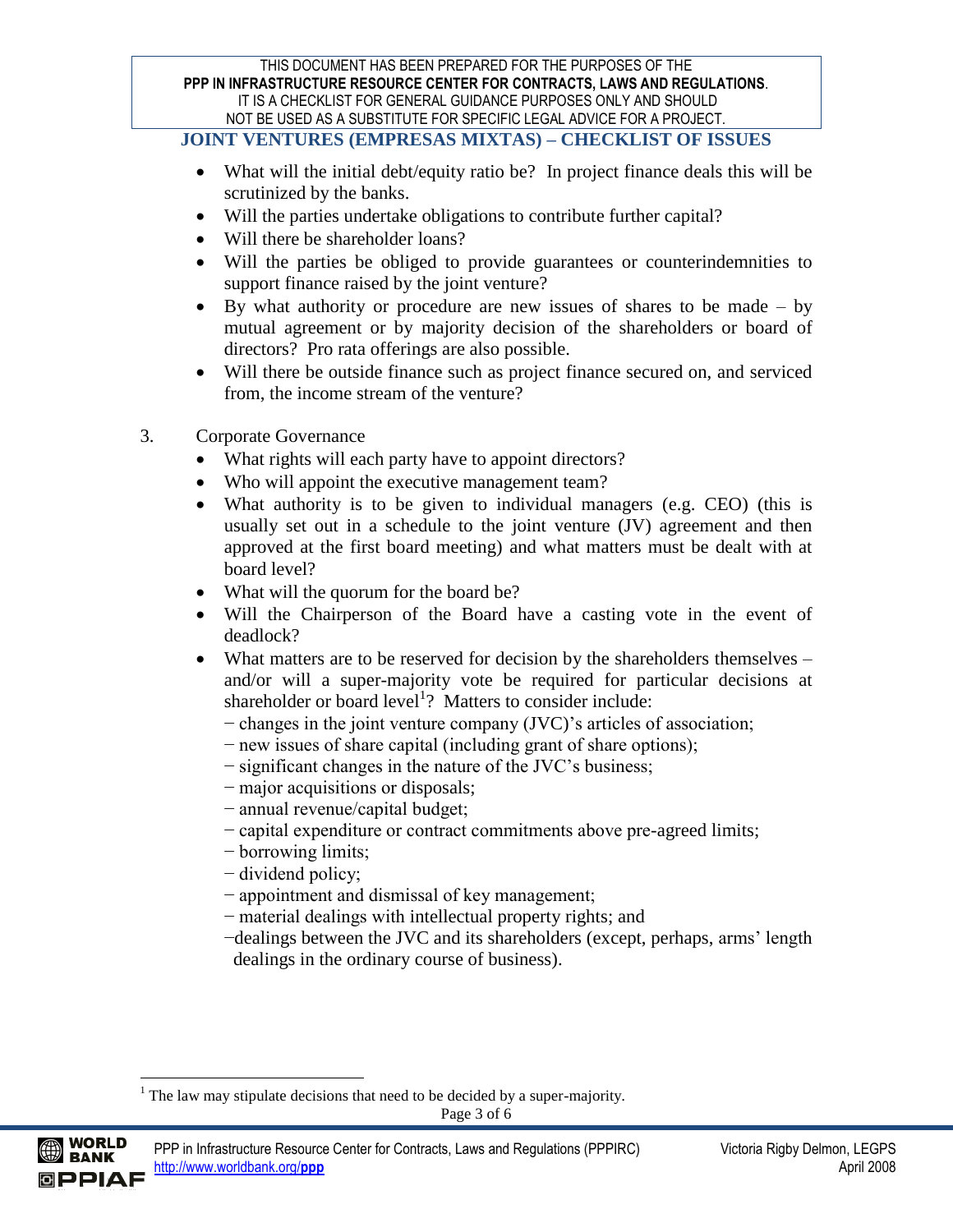### **JOINT VENTURES (EMPRESAS MIXTAS) – CHECKLIST OF ISSUES**

## 4. Minority Protection

If a minority participant is involved, it will wish to protect its interests through: -

- participating in management through board representation;
- being involved in major decisions (including, possibly, a right of veto);
- protecting against its equity stake being improperly diluted;
- ensuring proper distribution of profits;
- establishing adequate access to information regarding the joint venture"s affairs; and
- establishing exit routes (including, possibly, put option rights or tag along rights – see below).

## 5. Dividend Policy

The parties should have a common understanding about the dividend distribution policy to be adopted by the joint venture clearly setting out when dividends should be issued, particularly where profits need to be reinvested in the business. This is particularly important as distribution of dividends can only be made out of distributable profits and at the discretion of the board and shareholders. A private or minority party will also want to be sure that distribution of dividends will not be blocked by the other party(ies) if minimum profit levels are reached, although in some jurisdictions such a commitment may not be enforceable.

## 6. Non-compete clause

It may be necessary to prevent or limit competition between one of the parties and the joint venture. Any non-compete obligations will need to be drafted carefully in terms of:

- scope (territory or field) of restriction; and
- exceptions (e.g. freedom to run or acquire businesses not significantly in a competing field – possibly subject to offering the competing business to the joint venture) $^2$ .

# 7. Termination/ Exit provisions

When, and how, should a party be able to terminate its interest in the joint venture?

(a) Unilateral exit or termination allowing one party to terminate and/or exit by notice.

It usually involves a right to sell to a third party purchaser subject to a right of pre-emption (i.e. right of first refusal) in favor of the continuing party(ies).

The parties may require consent of the other shareholder(s) for all transfers; the question then is whether a party should have a right to compel liquidation in certain circumstances.



 $\overline{a}$ 

 $2$  Non-compete clauses may be found to be invalid in certain jurisdictions if too broad in scope – check with local lawyers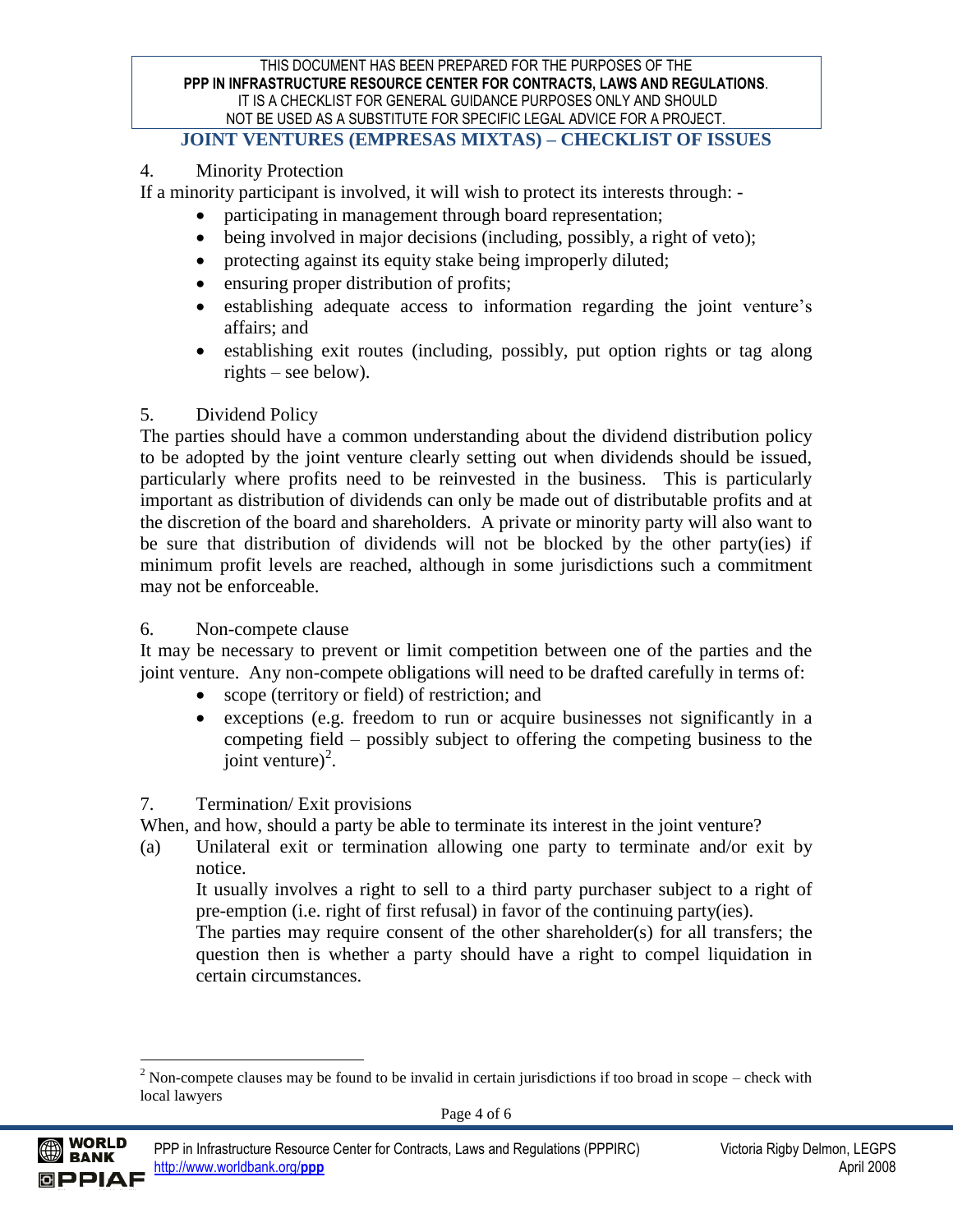**JOINT VENTURES (EMPRESAS MIXTAS) – CHECKLIST OF ISSUES**

- (b) Termination for cause or upon a "trigger event" This is where a particular event triggers the right of another party to institute a call option or other termination procedure. The 'trigger event' needs to be carefully defined e.g.:
	- insolvency of a party;
	- change of control inclusion of a change of control provision can be material and contentious, particularly if the joint venture comprises a significant element of a party's business;
	- material breach this is often more relevant for a venture where funding commitments are significant; and
	- deadlock (see below).

How items such as guarantees, defects and insurance will be handled after termination.

# 8. Put/ call options

Sometimes the parties will agree at the outset that one party will have a right, at a specified time and usually at a specified price or at a third party valuation, to 'put' its shares (i.e. to require the other party to buy its shares in the JVC) or to 'call' for the other party's shares (i.e. to acquire that other party's shares).

9. Pre-emption rights and drag-along and tag-along rights

It is common for joint ventures to include contractual provisions whereby, before a transfer of shares to a third party, the other shareholder(s) are given a pre-emption right. Points that arise include the following.

• The price may be set by reference to a price:

- that an identified third party purchaser is prepared to pay (the continuing party having a right to match that price – a right of first refusal);

- proposed by the transferor before it finds a third party purchaser (the continuing party having a right of first offer at that price); or

- determined by a third party evaluator (if so, it will be important to establish the valuation criteria to be applied, including whether a discount/premium is to apply to reflect the size of the shareholding being sold).

- If a majority party wishes to sell, should it be entitled to 'drag along' the minority party (i.e., require the minority party to sell its shares at the same price per share as that offered by the third party) so that it can deliver the whole JVC to the third party? [THIS WILL BE CONTENTIOUS]
- Should the minority party have the right to 'tag along' or 'piggyback' by requiring that a third party purchaser extends to the minority party the same offer price per share as it is offering to the majority party?

# 10. Deadlock resolution

Joint ventures have an inherent prospect of management deadlock, even if it is only on the issues where the minority party has a power of veto. The parties will need to decide